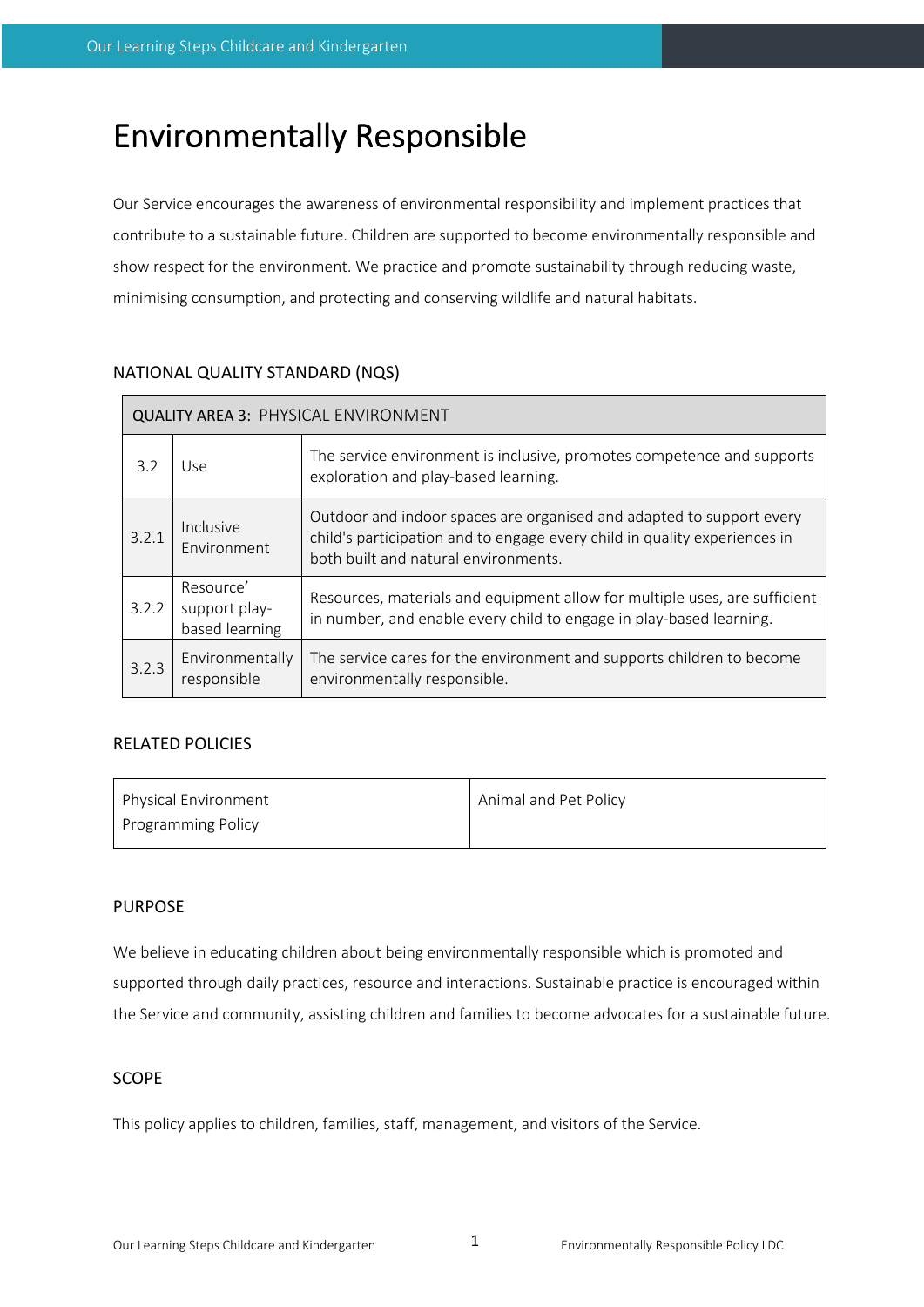#### IMPLEMENTATION

Teaching and learning about being environmentally responsible starts with everyday practice. We believe being environmentally responsible should be embedded into the operations of the Service, rather than being a tokenistic 'theme' that is investigated every now and then. Our Service is committed to protecting our environment to ensure a sustainable future for our children. This involves Educators, children and families working together to protect our environment as we educate children about the importance of being environmentally responsible within our everyday practice.

#### Management will:

- Network with the local community to keep up to date with current practices and ideas for being environmentally responsible. This may include installing water tanks, grey water system, converting toilet cisterns to dual flush, and converting to water saving taps.
- Encourage educators, families and children to engage in sustainable practices and appreciate the natural environment.
- Ensure the Service remains current on research on practices and ideas for being environmentally responsible.
- Where relevant, review policies and procedures within the Service to achieve more sustainable outcomes
- Use electronic communication where possible to reduce paper use within the office and in each room for newsletters, billing, and other communication needs.
- Conduct environmentally responsible audits to ensure consistency and continuous improvement.
- Source resources and materials from Reverse Garbage or second-hand stores to use within the Service.
- Ensure sustainable practices are incorporated into the daily routine.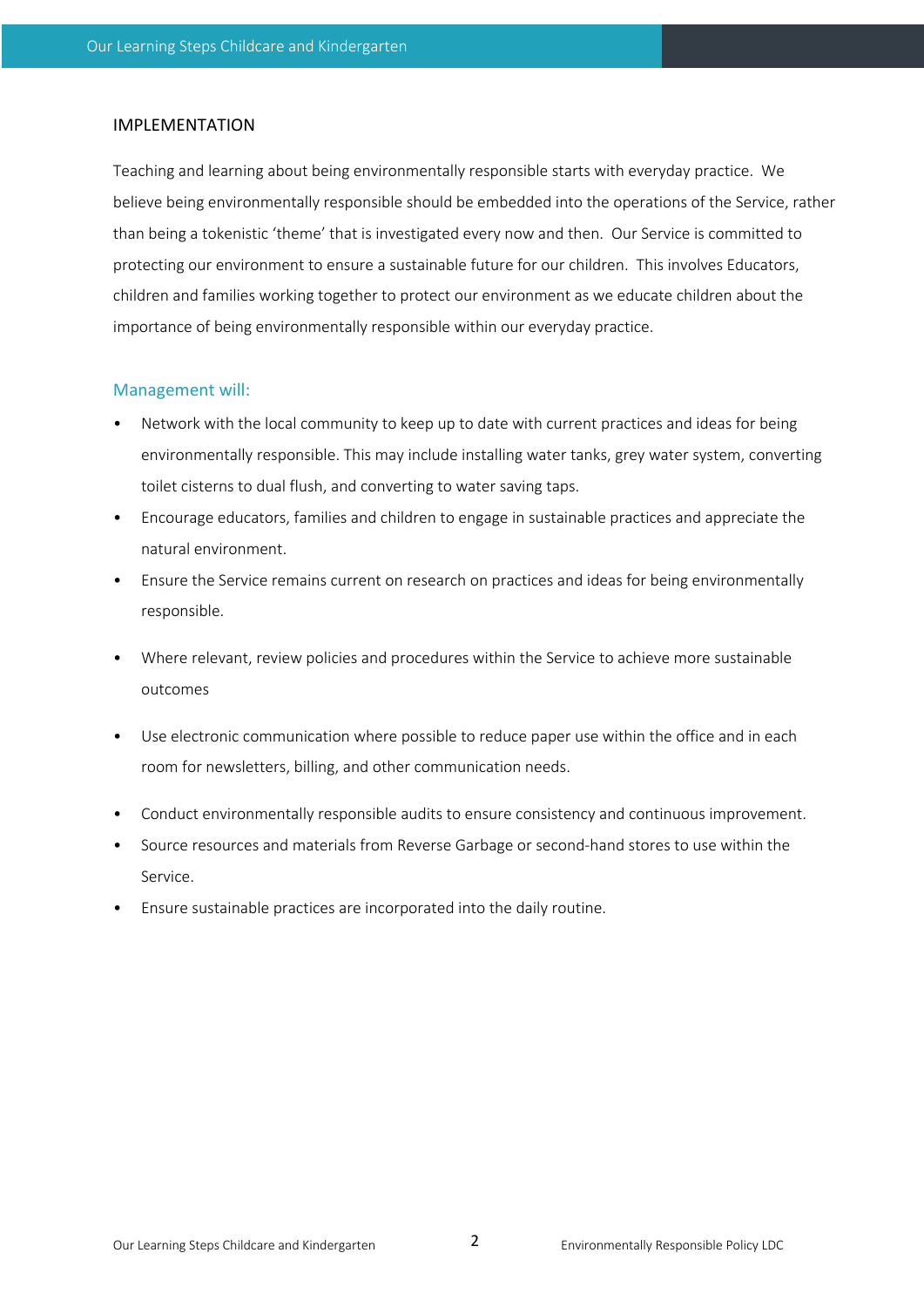• These will include:

| <b>SUSTAINABLE PRACTICE</b> | <b>IDEAS</b>                                                                                                                                                                                                                                                                                                                                                                                                                        |  |  |  |
|-----------------------------|-------------------------------------------------------------------------------------------------------------------------------------------------------------------------------------------------------------------------------------------------------------------------------------------------------------------------------------------------------------------------------------------------------------------------------------|--|--|--|
| <b>RECYCLING</b>            | Recycle paper and all recyclable rubbish.<br>$\bullet$<br>Use recycled water (e.g. for watering gardens).                                                                                                                                                                                                                                                                                                                           |  |  |  |
| <b>GARDENING</b>            | Plant vegetables, herbs.<br>$\bullet$<br>Establish a worm farm.<br>$\bullet$<br>Give food scraps to worms.<br>$\bullet$<br>Educate children and have them participate in 'garden to plate'<br>$\bullet$<br>activities.<br>Have children participate in experiences such as seed sprouting,<br>$\bullet$<br>vegetable gardens, cooking with what is grown, and educate<br>about weeds.                                               |  |  |  |
| <b>ENERGY CONSERVATION</b>  | Install LED lighting where possible.<br>$\bullet$<br>Turn off non-LED lights when not in use.<br>$\bullet$<br>Turn off electrical appliances at the outlet when not in use.<br>$\bullet$<br>Use natural ventilation and insulated blinds/drapes rather than<br>$\bullet$<br>air conditioning when temperatures are not extreme.                                                                                                     |  |  |  |
| <b>WATER CONSERVATION</b>   | Using half flush on the toilet.<br>$\bullet$<br>Turn off the taps and ensure leaking taps are fixed immediately.<br>$\bullet$<br>Encourage shorter showers.<br>$\bullet$<br>Teach children to turn off tap when brushing teeth.<br>$\bullet$<br>Collect rain water and use in the garden and for water/sand play.<br>$\bullet$<br>Use water play water on the garden rather than tipping out at<br>$\bullet$<br>the end of the day. |  |  |  |
| NATURE AND WILDLIFE         | Use natural materials - trees, blocks, boxes etc. in arts and crafts<br>and play.<br>Educate children about the natural decomposition cycle through<br>$\bullet$<br>exposure and participation in worm farms and composting food<br>scraps.<br>Collaborate with wildlife educators to assist in educating<br>$\bullet$<br>children.                                                                                                 |  |  |  |
| COMMUNICATE                 | Display the Service's sustainability journey throughout the service<br>$\bullet$<br>for families and visitors via StoryPark and as activities and<br>opportunities arise.<br>Provide families with hints and tips in newsletters about how<br>$\bullet$<br>they can become sustainable at home.                                                                                                                                     |  |  |  |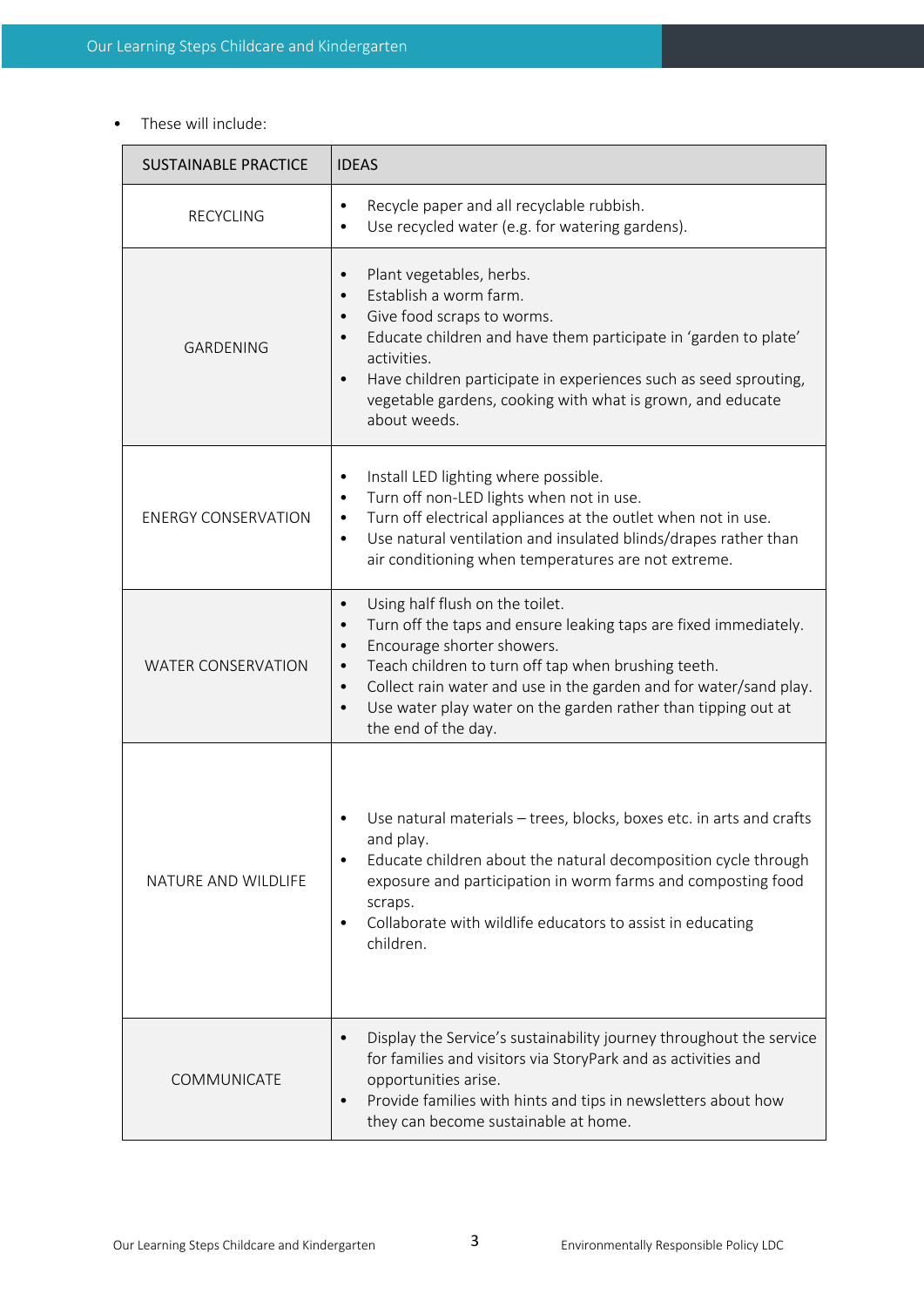### Educators will:

- Incorporate recycling as part of everyday practice at the Service. Recycling containers may be provided throughout meal times and experiences.
- Role model environmentally responsible practices.
- Discuss environmentally responsible practices with the children and families as part of the curriculum.
- Provide information to families on environmentally responsible practices that are implemented at the Service and encourage the application of these practices in the home environment.
- Share ideas between Educators, children, and families about environmentally responsible ideas, implementation, and resources. This will be supported through our communication strategies, including parent meetings, emails, newsletters, and informal conversations.
- Use a worm farm/composting bin/ to reduce food waste in the Service. Children may be encouraged to place food scraps into separate containers for use in the worm farm or composting bin. Educators will provide visual guides and discuss with the children and families which scraps worms can eat, , and which food scraps must go in the bin. The children will be involved in maintaining the worm farm and compost bin.
- Role model energy and water conservation practices: For example, turning off lights and airconditioning when a room is not in use, emptying water play containers onto garden areas.
- Seek to purchase equipment that is environmentally friendly where possible. Educators will reduce the amount of plastic and disposable equipment they purchase and select materials that are made of natural materials.
- Use the concept of 'reduce, re-use and recycle', which will become part of everyday practice for both children and Educators to build lifelong attitudes towards environmentally responsible practices.
- Use 'green cleaning' products to replace chemicals where possible.

#### Source

Australian Association for Environmental Education (AAEE): www.aaee.org.au Department of Environment and Energy: www.environment.gov.au Education and Care Services National Regulations. (2011). Kearns, K. (2017). *The Business of Childcare* (4th Ed.). NSW Early Childhood Environmental Education Network (ECEEN): www.eceen.org.au Queensland Early Childhood Sustainability Network (QECSN): www.qecsn.org.au Revised National Quality Standard. (2018). The Point Preschool: www.thepointpreschool.com.au